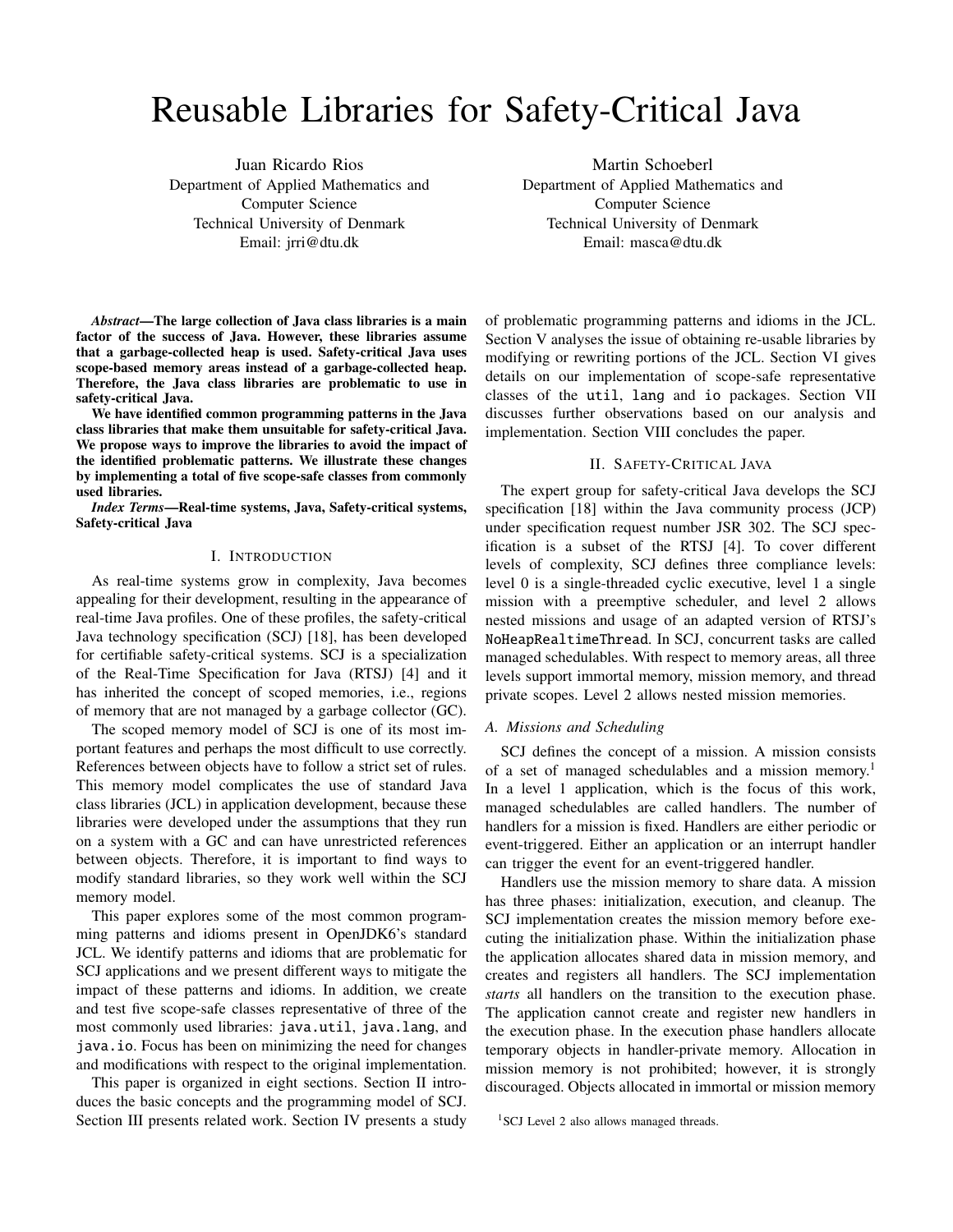during the mission phase are not reclaimed within the mission phase. If the lifetime of those objects is not the application or mission lifetime then this is a memory leak and the application may run out of memory. After the cleanup phase, the SCJ implementation clears the mission memory and a new mission can be started.

An SCJ application does not contain a main() method. Instead, a class that implements the Safelet interface, one or more classes that extend Mission, and at least one class that extends the MissionSequencer represent the SCJ application.

#### *B. Memory Model*

SCJ defines three memory areas: immortal memory, mission memory, and anonymous private scope memories. Immortal memory is, like in the RTSJ, for objects that live for the whole application, which might consist of several missions. Mission memory represents a scoped memory that exists for the lifetime of a mission and is the main memory for data exchange between handlers. Each handler has an initial private scope, that the infrastructure enters on each release and exits at the end of each release. The handler can enter nested private scopes. These private scopes are anonymous, as the application code has no access to a ScopedMemory object that *might* represent this private memory.

## III. RELATED WORK

Because safety-critical Java is new, the efforts to develop libraries for real-time Java profiles have focused on the RTSJ. However, previous work on the RTSJ can be related to SCJ as these studies have aimed at eliminating scoped-memory related errors.

In [8], the authors describe some of the challenges faced while implementing IBM's WebSphere, a RTSJ-compliant commercial Java virtual machine. One of the challenges here is integration with the existing JCL. Integration is challenging because objects are allocated in the memory area where the current thread runs, thus making all classes in the JCL potentially unsafe for shared use between different types of threads.<sup>2</sup> WebSphere provides a small subset of classes that are safe for shared use between RTSJ threads. In the context of the WebSphere JVM, "safe" means free of throwing MemoryAccessError exceptions, i.e., errors that are thrown when attempting to refer to an object in an inaccessible memory area.

Automatic identification of no-heap safe classes is the topic of [9]. Dibble presents a taxonomy to classify existing classes according to the degree with which they can be shared by all types of RTSJ threads. This taxonomy is based on the existence of static or instance variables that can store references to objects in heap and no-heap memory areas. A list of potentially unsafe classes, obtained through static analysis, is also presented. Dibble's analysis identifies all classes that have non-final static reference fields as unsafe.

The Javolution project [7] is one of the first attempts to produce an extended library of reusable, time deterministic, no-heap safe classes. In that project, issues such as sharing objects between scopes are eliminated. In addition, extra steps, e.g., explicitly switching between memory areas, are handled automatically. Javolution allows dynamic resizing of collections and allocates the required extra storage from immortal memory. Allocations in immortal memory can become a memory leak when elements are removed from the collection. Javolution's dynamic memory allocation and reliance on exception handling makes static program and worst-case execution time analysis difficult.

In [13] the development of reusable libraries targeted for real-time Java is presented. The authors present classes that can be used as drop-in replacements for three types of collection classes: List, Set, and Map. The authors' approach is based on recycling objects from a fixed-size pool of objects. As a consequence, operations such as insertion or deletion can be bounded and unpredictable resizing operations are avoided. Nevertheless, because the elements of a collection must be mutable, users have to provide their own way in which elements can change state. This work focuses on known execution times and memory consumption rather than on ensuring scope-safety.

The focus of the mentioned studies has been on performance; scope-safety is treated by avoiding assignments to heap memory; or provide safe subsets of classes with nondeterministic behavior. In contrast, our work concentrates on scope-safety by analyzing design patterns and idioms. We also explore deterministic behavior, both for execution time and memory consumption.

# IV. STANDARD JAVA LIBRARIES UNDER THE SCJ MEMORY MODEL

The standard JCL was not developed to be used in the SCJ memory model. The JCL is based on a system where objects are allocated to the heap and are automatically deallocated by a GC. Furthermore, objects can refer to each other unrestrictedly. These assumptions are no longer valid in SCJ as its memory model eliminates the heap and the GC. In addition, as objects may have different lifetimes, scope allocations restrict how objects can refer to each other.

As a result, the different programming idioms and patterns used in the JCL can lead to memory leaks and illegal reference assignments. The remainder of this section presents a more detailed study of programming idioms and patterns present in three of the most commonly used JCL: java.io, java.lang and java.util.

# *A. Lazy Initialization*

This pattern delays the initialization of a field that contains a reference to an object until the field is used for the first time. This pattern is used for two purposes: 1) to save memory in case the field is never needed, and 2) to break circularities in class initialization [3]. The problem with this pattern is that the object referred to by the lazily initialized field will be created

<sup>2</sup>RTSJ defines RealtimeThread and NoHeapRealtimeThread in addition to standard Java threads.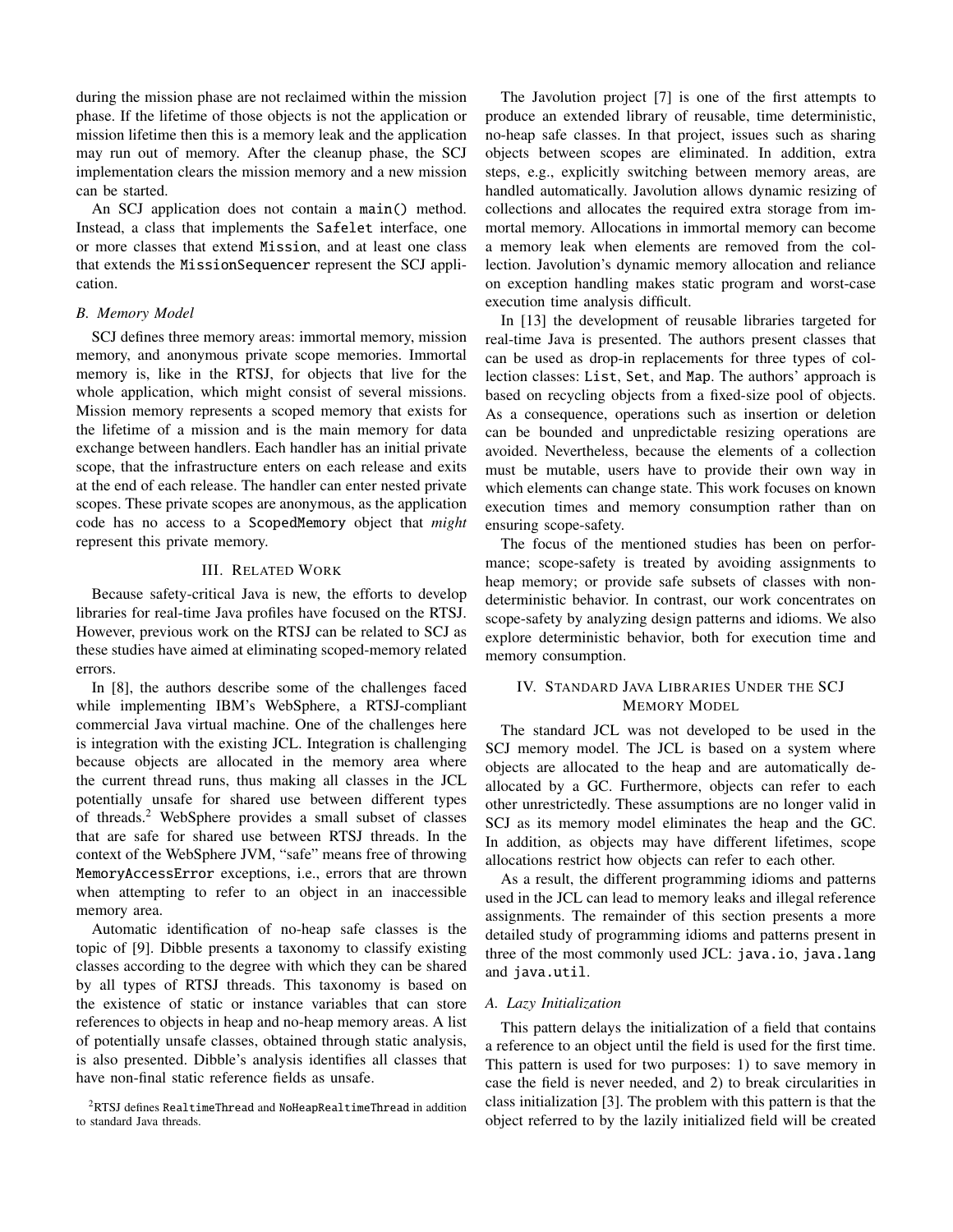in the scope of the first handler that uses it. This scope and the scope where the object with the lazy initialized field was allocated may not be the same.

As an example, consider the keySet() and values() methods in the AbstractMap class of the java.util package. These methods provide different views of the objects contained in a particular map implementation such as HashMap or TreeMap; they return a Set and a Collection object respectively. To ensure referential integrity, a call to these methods should be done from a scope that encloses the scope of an AbstractMap subclass instance.

The singleton pattern is as well a version of lazy initialization. The creation of singleton objects is prone to breaking referential integrity in SCJ. The singleton pattern under the scoped memory model of RTSJ has been analyzed in [5]. The solution, which can also be applied to SCJ, consists of explicitly allocating the singleton instance in immortal memory by using the available immortal memory API methods.

## *B. Dynamic Resizing*

When a structure grows beyond its current capacity, it needs a size adjustment to accommodate new elements. Resizing involves creation of a new and larger array to accommodate the previous elements and the new ones. The old array is dereferenced leading to a memory leak. The new array, created in the scope of the caller, may eventually be referenced from an object in a different scope, thereby potentially creating an illegal reference assignment. This situation is illustrated in Figure 1a, where a method adds an object to a full collection. The objects in the figure are annotated with the scope where they are allocated: MM stands for the shared mission memory and PM for a private memory.

This method is called from a private memory, PM, while the object to be added lives in mission memory, MM. In Figure 1a, the container array ends in a scope that will be inaccessible to other handlers, even though it is perfectly legal for all handlers to access the elements of the array. This is referred to as polluted containers in [8].

An example of this situation is found in the Vector class. When an element is added, the ensureCapacity method is used to resize the collection if necessary. In case there is no resizing, the element to be added must be allocated in the same scope or in an outer nested scope from where the Vector object is allocated.

A similar situation occurs with some of the methods in the StringBuffer and StringBuilder classes. Concatenation and append operations may need resizing while character replacement operations will always create new character arrays.

## *C. Objects Used in Mixed Contexts*

Modification of JCL objects shared between handlers requires special care because most of the methods may create new objects in the scope of the caller. Consider for instance the following two examples:

• The addElement(Object obj) method of the Vector class. The already existing object to be added to the



Fig. 1. Effects of using shared objects from different scopes. Scoped memories from where objects are allocated are represented as MM for mission memory and PM for private memory

collection should reside in the same or in an outer nested scope as the Vector object. As long as the addition of the new element does not exceed the capacity of the collection, the method can be called from within any scope.

• The add(E e) method of the LinkedList class. This method will create a wrapper object. This wrapper object is used to store book keeping information (e.g., references to the next and previous elements in the list) and a reference to the actual element to be added. There are two requirements in this case: 1) call the method from the same memory, or an outer nested scoped memory, as the one in which the LinkedList object is allocated, and 2) to ensure the element is added in the same scope or an outer nested scope from where the method is called. Neglecting to do this may result in contamination of the container array with an object allocated in a scope that is inaccessible to other handlers. This situation is referred to as polluted objects in [8] and is illustrated in Figure 1b.

## *D. Iterators*

It is common to use an iterator pattern in collection classes to traverse and access elements of a container. This pattern is used in base classes such as AbstractMap and AbstractList. Iterator patterns require the allocation of Iterator objects that may lead to memory leaks if used within the shared memory areas (e.g., during initialization phase) or if used repeatedly. Iterators also require additional synchronization considerations by the application developer.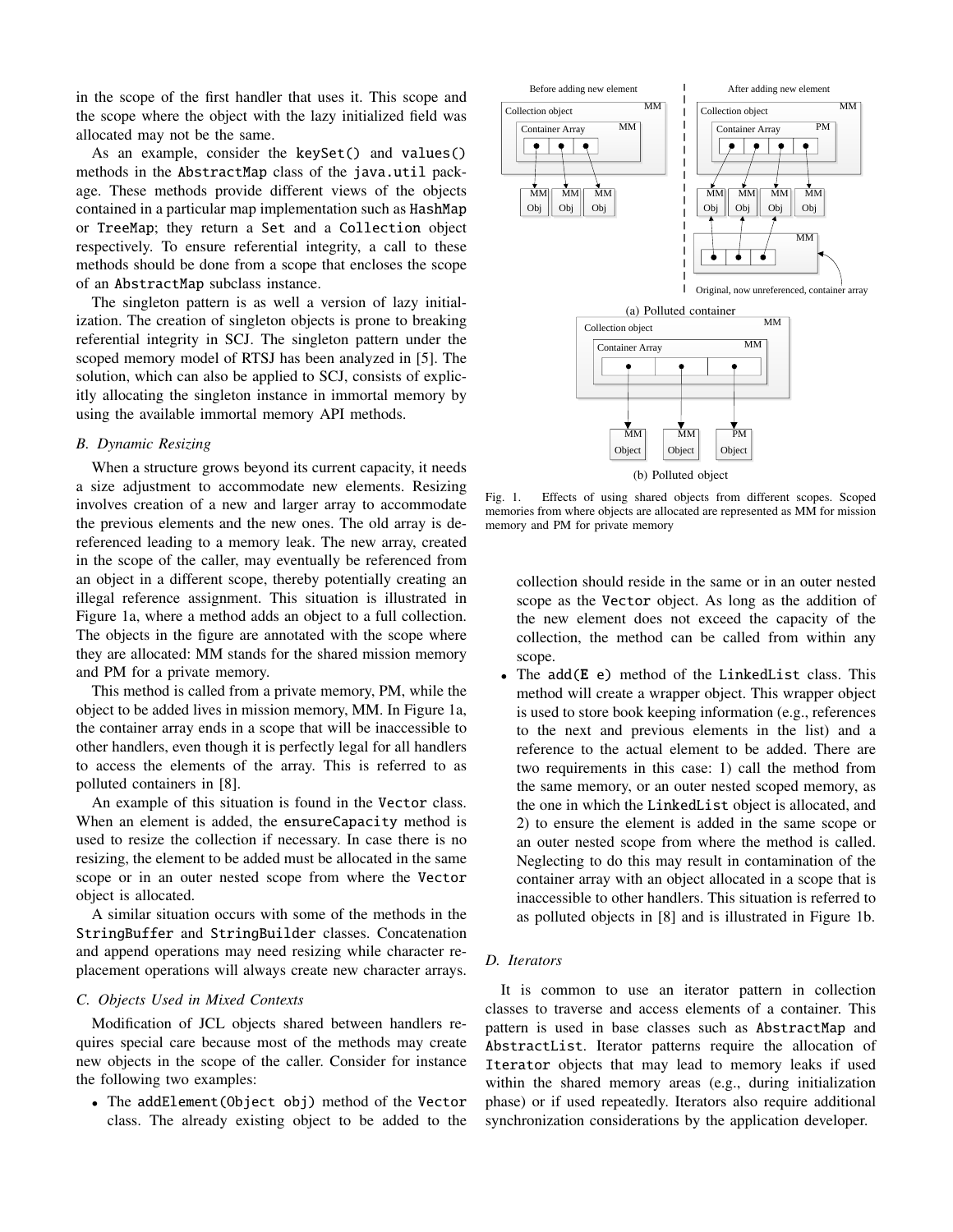#### *E. Loop Bounds*

Although not related to scope-safety, the methods in software libraries intended for real-time systems must have predictable execution times. Unbounded loops are a concern for real-time systems as worst-case execution time (WCET) analysis tools cannot automatically extract loop bounds. For correct analysis, loops must be annotated manually with bounds.

# *F. Exceptions*

Throwing exceptions may involve the creation of an exception object in the current allocation context. Even if the scope has been sized to include the effects of any thrown exception (that is, not only considering the normal execution path), there is still the risk of ending up with illegal assignments if the exception is thrown in an inner scope and propagated to be handled in an outer scope. Furthermore, it is desirable to avoid exception propagation as this may introduce program paths that are complicated to analyze [18].

# *G. Use of java.lang.reflect*

The use of the reflection API can be dangerous in real-time systems. In addition to "loosing all the benefits of compiletime type checking, including exception checking" [3], private fields and methods can be accessed. In SCJ, the use of the reflection API is severely restricted. However, in JCL a number of methods, like toArray(), use the reflection API.

#### V. REUSABLE LIBRARIES IN SCJ

Real-time and safety-critical systems are typically less dynamic and more restricted than non real-time or non safetycritical systems. Such characteristics allow for certain restrictions and modifications to be made in library code in order to achieve the following characteristics:

- Maintain referential integrity. Referential integrity concerns the avoidance of throwing illegal assignment exceptions. It is important that SCJ library classes are aware of the scoped memory where method arguments, returned results, and objects allocated in methods reside.
- Predictable memory consumption. The size of a scoped memory area has to be provided when the area is created. It is therefore important to know how much memory will be allocated in the specific scoped memory. Libraries with predictable memory consumption help to size scoped memory areas in such a way that allocation demands can be met at all times during the execution of a program.
- Predictable worst-case execution time. Predictable execution time in library code is essential for calculating the WCET of an application. In turn, WCET values are used as input for the schedulability analysis.

The SCJ specification provides a list of class libraries for safety-critical applications defined with respect to the JDK 1.6. This set of core libraries is kept as small as possible by restricting the use of certain methods and fields. The goal is to reduce size and complexity to decrease the certification costs of applications. A summary of these classes is presented in Table I and Table II.

TABLE I JAVA.IO CLASSES ALLOWED BY SCJ. NOT SHOWING EXCEPTION CLASSES.

| Class Name         | Relation to JDK 1.6 | Reusability type |  |  |
|--------------------|---------------------|------------------|--|--|
| Closeable          | Same                | N/A              |  |  |
| DataInput          | Same                | N/A              |  |  |
| DataOutput         | Same                | N/A              |  |  |
| Flushable          | Same                | N/A              |  |  |
| Serializable       | Same                | N/A              |  |  |
| DataInputStream    | Same                | Instance unsafe  |  |  |
| DataOutputStream   | Same                | Instance unsafe  |  |  |
| FilterOutputStream | Same                | Instance safe    |  |  |
| <b>InputStream</b> | Same                | Instance safe    |  |  |
| OutputStream       | Same                | Instance safe    |  |  |
| PrintStream        | Same                | Instance unsafe  |  |  |

TABLE II JAVA.LANG CLASSES ALLOWED BY SCJ. NOT SHOWING EXCEPTION CLASSES.

| Class Name               | Relation to JDK 1.6 | Reusability type |  |  |
|--------------------------|---------------------|------------------|--|--|
| Appendable               | Same                | N/A              |  |  |
| CharSequence             | Same                | N/A              |  |  |
| Comparable               | Same                | N/A              |  |  |
| Runnable                 | Same                | N/A              |  |  |
| <b>Boolean</b>           | Same                | Instance safe    |  |  |
| <b>Byte</b>              | Same                | Instance safe    |  |  |
| Character                | Restricted          | Instance safe    |  |  |
| Class                    | Restricted          | Instance unsafe  |  |  |
| Double                   | Same                | Instance safe    |  |  |
| Enum                     | Restricted          | Instance safe    |  |  |
| Float                    | Same                | Instance safe    |  |  |
| Integer                  | Same                | Instance safe    |  |  |
| Long                     | Same                | Instance safe    |  |  |
| Math                     | Same                | Instance unsafe  |  |  |
| Number                   | Same                | Instance safe    |  |  |
| Object                   | Restricted          | Instance safe    |  |  |
| Short                    | Same                | Instance safe    |  |  |
| <b>StackTraceElement</b> | Same                | Instance safe    |  |  |
| <b>StrictMath</b>        | Same                | Instance unsafe  |  |  |
| String                   | Restricted          | Instance safe    |  |  |
| StringBuilder            | Restricted          | Instance unsafe  |  |  |
| System                   | Restricted          | Instance unsafe  |  |  |
| Thread                   | Restricted          | Instance unsafe  |  |  |
| Thread. Uncaught Ex-     | Same definition     | N/A              |  |  |
| ceptionHandler           |                     |                  |  |  |
| Throwable                | Restricted          | Instance unsafe  |  |  |
| Void                     | Same                | Instance safe    |  |  |

Table I lists classes from the java.io package and Table II, from the java.lang package. In this work, the subset of already defined classes is used as a starting point either to modify or to create new safe classes, such as the ones developed for the java.util package. For this package only the Iterator interface is provided in the SCJ specification.

#### *A. Analysis of Standard Java Class Libraries*

An analysis of the classes defined in JSR-302, using the OpenJDK's (version 6) source code, was performed to:

• Classify a standard implementation of the classes allowed by JSR-302 according to the taxonomy described in [9]. This classification is performed to provide an estimate of the degree of reusability of unmodified classes.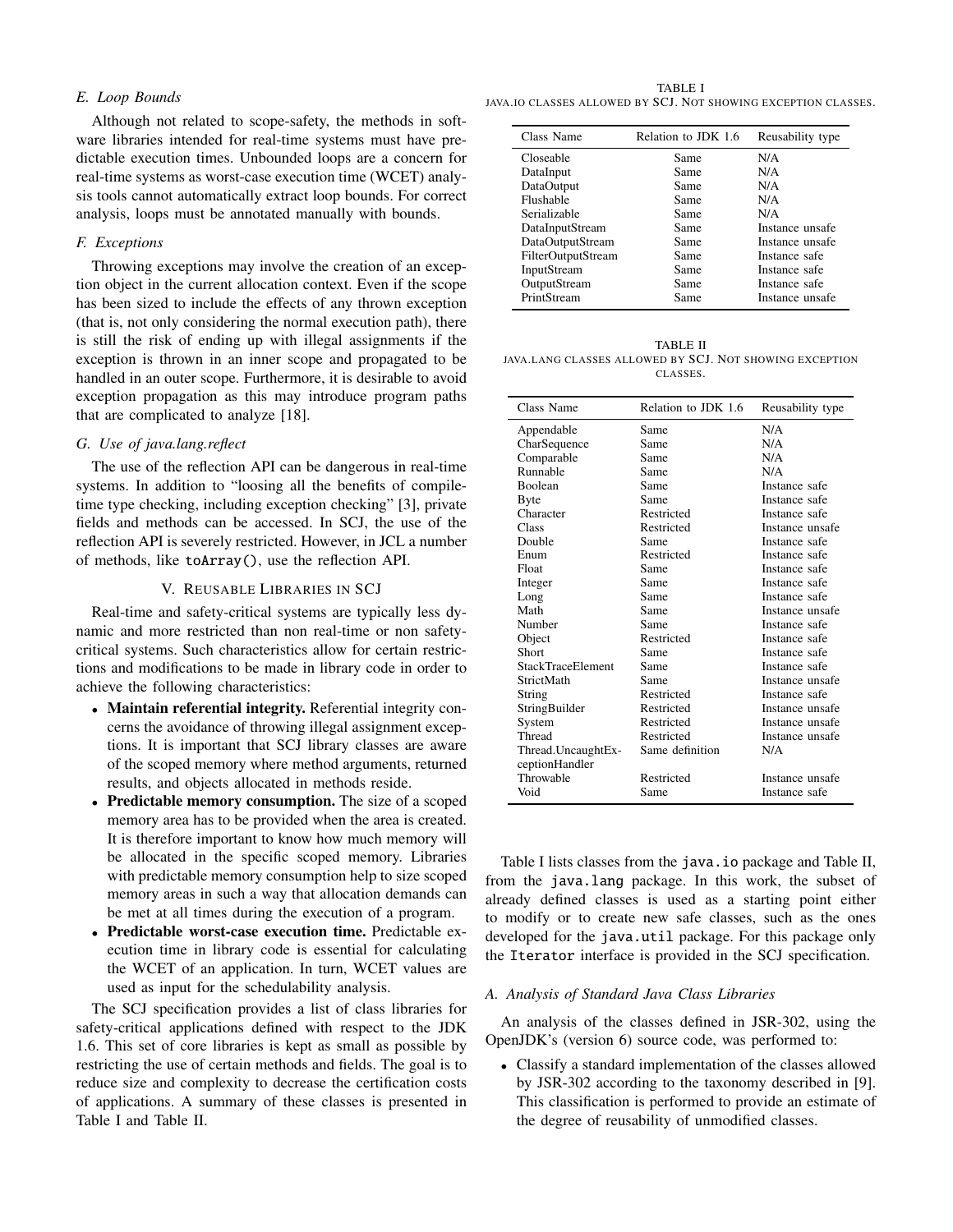• Locate the points where memory allocations take place. In order to provide bounds on memory consumption it is important to know how memory is being used and, whenever possible, to provide rules, restrictions, or modifications that prevent unbounded memory allocations.

In [9], classes are cataloged according to whether or not they can be considered as no-heap safe. No-heap safe means that a particular class can be used concurrently by both *heap* and *no-heap* threads without the risk of storing references to heap-allocated objects.

To adapt this classification to SCJ, we abandon the concept of *heap* threads, as SCJ does not allow the use of heap memory. In addition, what is referred to as code executed by *no-heap* threads in [9] translates into periodic or aperiodic event handlers. Our classification is for scope safety (i.e. without the risk of generating illegal references) and has the following two categories:

- Instance safe: A class instance can be shared by different event handlers or allocated in a handler's private memory and used in a nested private memory without the risk of generating illegal references. Few classes are expected to fall into this category, as they need to have only final reference fields.
- Instance unsafe: Event handlers cannot safely share instances of this class.

The results of this classification are shown in Table I and Table II. The following rules were used for classification:

- 1) A class is instance safe if all of its reference fields are declared as final.
- 2) A class with non-final reference fields assigned only at class initialization (execution of its <clinit> method) can be considered to be instance safe.
- 3) A class with non-final reference fields or with methods that perform array reference assignments are instance unsafe.
- 4) A class inherits its superclass classification. For example, if class B extends class A and class A is instance unsafe, then class B is also instance unsafe. An unsafe class B can, however, have a safe class A as parent.

During the analysis of the JCL classes, we noted all allocation places and reference assignments. Once a problematic part in the code was located, we proceeded to implement our solutions, which combine techniques such as restricting the size of different structures, changing between scopes, running specific code in nested scopes, and recycling of objects by memory pooling.

# *B. Mitigating the Effects of Design Patterns and Programming Idioms on Scoped Memory*

This section presents a number of recommendations on how to avoid the problems associated with the previously described design patterns and programming idioms.

*1) Lazy Initialization:* Illegal references can be avoided by creating the lazy object either in immortal memory or in the same scope as the object containing the lazy initialized field. One possible solution is to execute the object creation code in class initializers, which will execute in immortal memory, as it is done in [2]. This approach works for objects that should be accessed during the whole application lifetime, such as a Properties object.

For objects that are only used by specific missions, another approach is to create the lazy initialized object when the instance of the class containing the field is created, i.e., as part of the object's constructor. This is the approach followed in the implementation of our libraries.

Another solution would be to change the allocation context to the memory area where the object with the lazy initialized field is allocated. The lazy object can then be safely created.

*2) Dynamic Resizing and Elimination of Unintended References:* The fundamental problem here is that for every expansion of a data structure, a new storage element (usually an array of objects) is created in the context of the caller while the previous storage element gets dereferenced, producing a memory leak.

One option to avoid structures to dynamically resize is to limit the maximum amount of elements the structure can hold. This seems too restrictive, but it is likely that most data structures for hard real-time systems are big enough to hold all of the intended elements.

Another option is to change the allocation context before the expansion to guarantee that the storage element is created in the same memory area as the data structure. However, memory leaks created by de-referencing the old storage element cannot be avoided.

The approach we use in our libraries is to limit the maximum amount of elements a structure can hold and to recycle objects from a pool of objects. Objects are allocated from the pool when they are needed and returned to the pool when removed from the data structure. In this way we avoid the risk of creating the storage element in another region and the memory leaks associated with removing or replacing elements.

*3) Objects Used in Mixed Contexts:* This is perhaps one of the most difficult issues to address in library code since there is no easy way to ensure that caller-allocated results or arguments to methods reside in appropriate scopes.

Illegal references come from field or array stores, either to new objects or to objects referenced by arguments passed to methods. Arguments must reside in the same scope as the this argument, $3$  or in an outer scope (e.g., for setter methods). One option for ensuring that library code enforces this requirement is to provide dynamic guards (see the memory annotations appendix of [18]). A dynamic guard is a conditional statement used to test that the parenting relationship of the scopes in which arguments reside is appropriate to avoid illegal references.

Another option is to change the allocation context to execute a method (or part of it) in the scope of the this argument. This is particularly useful if the method requires the creation of auxiliary objects as in a HashMap or a LinkedList,

<sup>&</sup>lt;sup>3</sup>this is a reference to the object whose method is being called.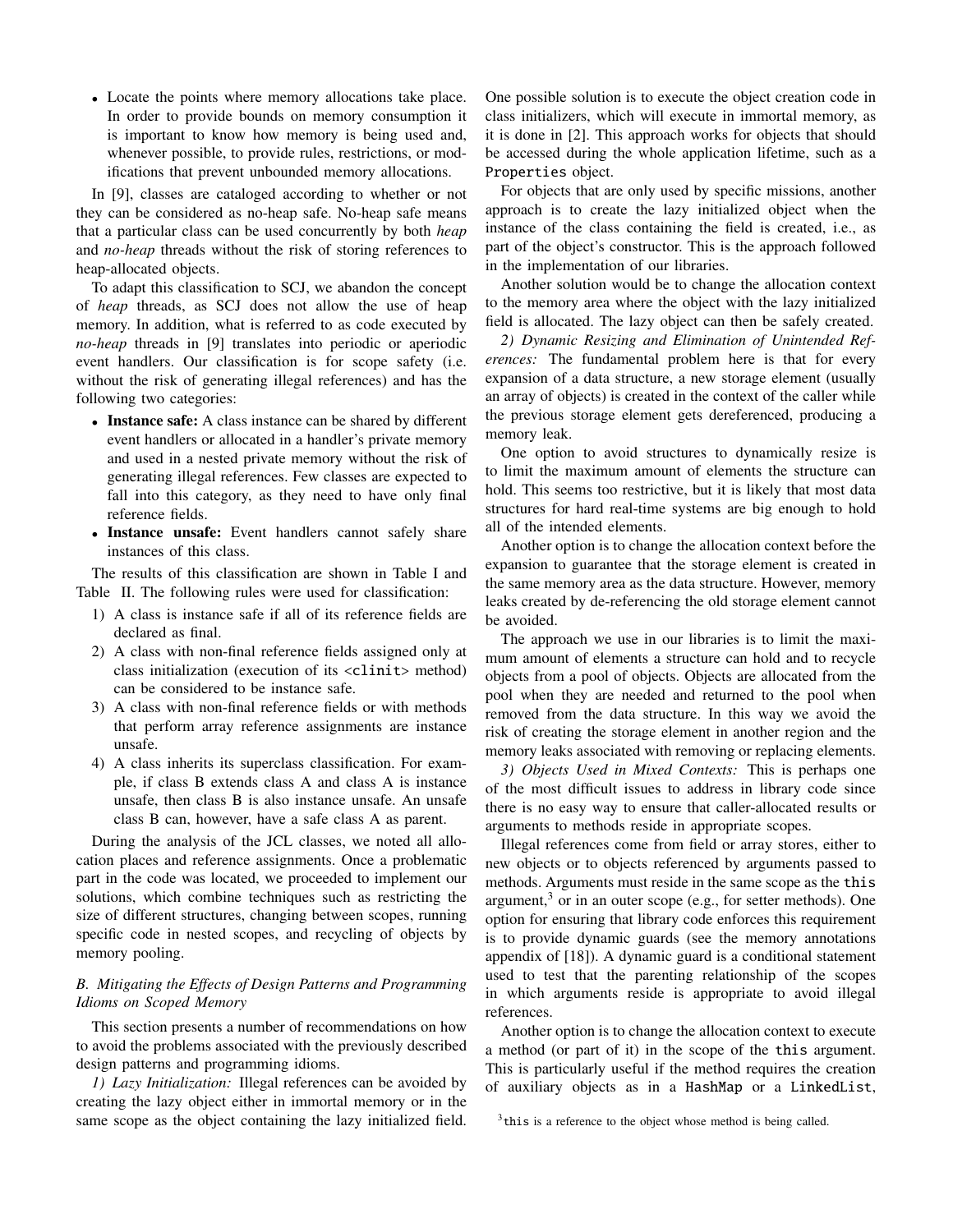where additional objects are created to store bookkeeping information.

For our libraries we reuse objects from pools and require that instances of library classes are created in the same or an inner nested scope as the pool.

*4) Iterators:* One option for the use of this pattern is to preallocate single iterator objects when collection objects are created, as in [13]. However, we consider that not much is gained by pre-allocating single iterator objects per collection, because this solution only works on single-threaded applications. As described by the authors of [13], if a handler requests use of the iterator object after another handler has gained access to the single iterator object, then the iterator object's state is reset causing runtime errors.

The use of iterators may become problematic if used multiple times. In this case, a better idea is to use iterators within nested private memory areas.

*5) Loop Bounds:* Most of the programming idioms, used for loops in the JCL, are not friendly for our current WCET analysis tool, WCA [23]. The exit condition in loops may depend on boolean flags or on a value that the data flow analysis in the tool is not able to propagate (e.g., internal manipulation of an array size). The most common case was loops in which the stop condition is a boolean check for a null element. In our libraries, loops are limited to a maximum number specified as an argument in the instance constructor. This argument can be propagated by the data flow analysis of the WCA tool provided it is not modified inside the library code. To enforce this restriction, such arguments are declared final.

*6) Exceptions:* Safe exception handling in SCJ requires the observation of the following rule:

• Propagation of exceptions to a scope different from the one in which it was originally allocated causes a ThrowBoundaryError exception. In this way, scoped memory errors such as illegal reference assignments are avoided [18].

According to SCJ's specification, there are no special requirements for the allocation of exception objects. These objects can be created in the current scope with the new keyword; in a different scope after a change of allocation context; or they can be pre-allocated. Our libraries preallocate exceptions in immortal memory and when necessary and possible, library exceptions are created with a constant string message describing the cause of the error. Unnecessary memory allocations that come from concatenation of strings are thus eliminated.

## VI. IMPLEMENTATION

In this section we describe the implementation of five representative classes of the standard Java libraries. The implemented classes were adapted for use in safety-critical Java in accordance with the solutions outlined in Section V-B. Of the five classes, three are defined in the safety-critical Java specification (AbstractStringBuilder, StringBuilder, and DataInputStream) while the other two (Vector and HashMap) are not part of the safety-critical Java specification. Nevertheless, we consider them to be important in the development of reusable software components.

## *A. AbstractStringBuilder and StringBuilder*

Within these classes, memory consumption is related to the size of the character array backing those types of objects. To provide bounds on memory consumption, we limit the maximum number of characters any of those classes can hold. This maximum length can, e.g., be the size of log messages or to the size of a text to be displayed. This decision can further be supported by considering that safety-critical programs typically do not incur in extensive text processing or file manipulations [18].

Limiting the maximum number of characters also has the following two benefits: 1) Resizing operations are not needed and 2) we can have bounds on methods that iterate over the character elements (through annotations, see Section V-B5).

#### *B. DataInputStream*

The java.io package contains classes to perform input and output operations in Java. We focus on the DataInputStream class because the additional classes in this package defined in JSR-302 (see Table I) are only wrapper classes.

Memory allocations within classes in this package come from re-sizable arrays that are used for temporary processing or to perform buffered reads and writes. Methods that perform temporary processing can be executed inside nested scopes. In this way, array resizing is allowed if needed and any temporary array will be collected when leaving the nested scope. As an example, Figure 2 shows our modified version of the readUTF( $DataInput$  in) method (lines  $4-12$ ) from the DataInputStream class. This method reads a representation of a character string encoded in modified UTF-8 format<sup>4</sup> and uses two arrays of up to 65,535 bytes for temporary processing. The readUtfHelper inner class encapsulates in its run() method (lines 21–26) the code of the original readUTF method and executes it in a nested private memory. The modified version needs an additional parameter to set the size of the nested scope because the memory consumption of objects is implementation dependent. The run() method also handles the additional scope change needed to return the resulting string object into the context of the caller (lines 29–34). The scope change is made using the SCJ's executeInOuterArea method, which moves the current allocation context one level up in the scope stack.

Resizing operations can also be avoided by using working arrays and buffers of size equal in size to the worst-case expected length. The drawback of this approach is that arrays that are only needed for a few methods will be created for every instance and will most likely be poorly utilized.

<sup>4</sup>See http://docs.oracle.com/javase/6/docs/api/java/io/DataInput.html#modifiedutf-8 for a description of the modified UTF-8 format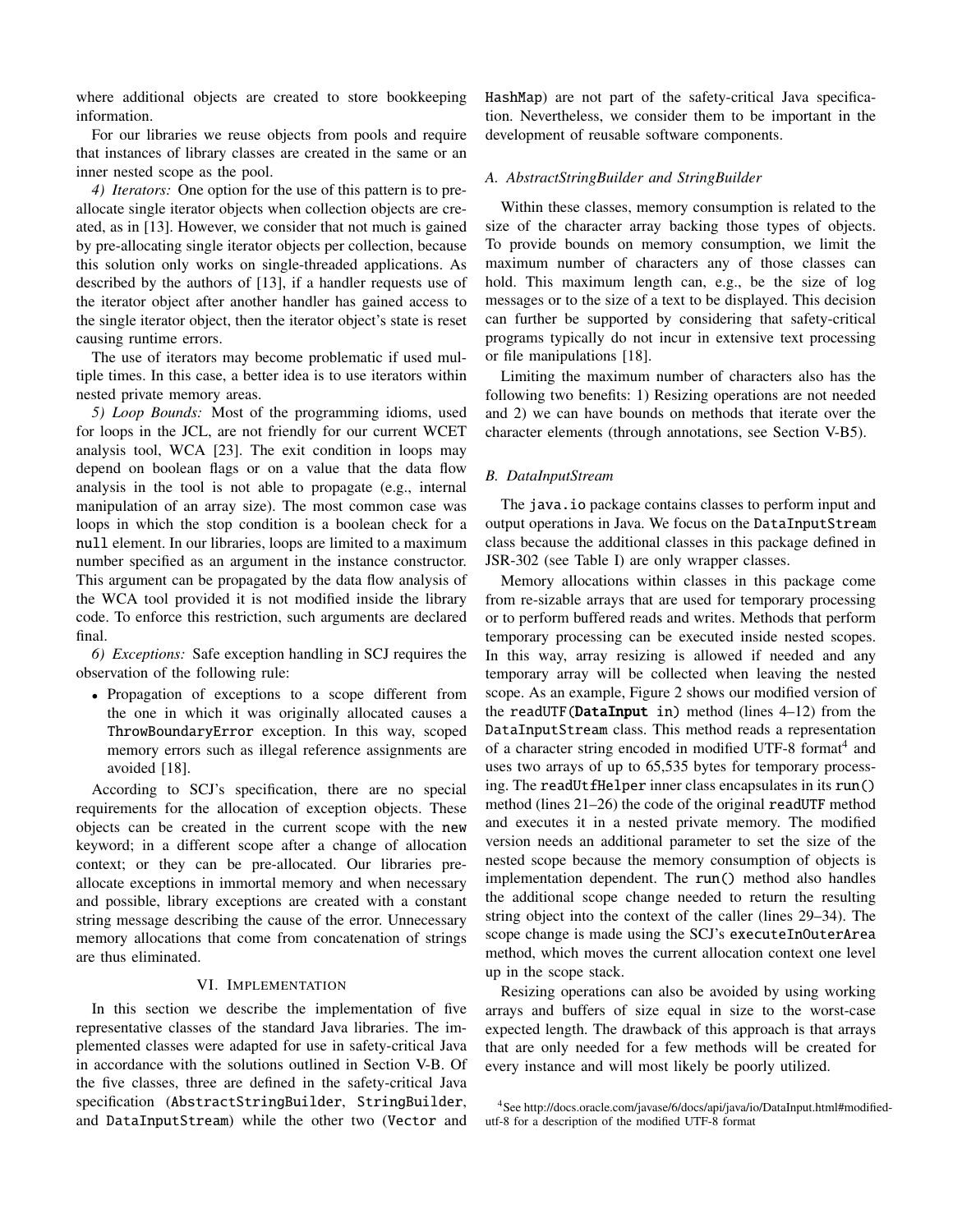```
1 public class DataInputStream ... {
 2 /
* Other methods of DataInputStream class *
/
 \frac{3}{4}4 public static final String readUTF(DataInput in, long size )... {
 5 ReadUtfHelper readUtfHelper = new ReadUtfHelper();<br>6 readUtfHelper.in = in;
        readUtfHelper.in = in;
 7 ManagedMemory.enterPrivateMemory(size, readUtfHelper);
 8
 9 /
         * Return String lives in the context of the caller
*
/
10 return readUtfHelper.retString;
11 }
12 }
13
14 class ReadUtfHelper implements Runnable {
15 String retString ;
16 DataInput in;
17
18 @Override
19 public void run() {
20 try {
21 /
           * Begin of original code of readUTF method *
/
          int utflen = in readUnsignedShort();
23 byte[] bytearr = new byte[utflen];<br>24 final char[] chararr = new char[u
          final char<sup>[]</sup> chararr = new char[utflen];
2526 /
           * End of original code of readUTF method *
/
27
28 /
           * Return a String object in the scope of the caller
*
/
29 ManagedMemory.executeInOuterArea(new Runnable() {
            @Override
31 public void run() {
32 retString = new String(chararr, 0, count);
33 }
34 });
35 } catch (IOException e) {...}
36 }
37 }
```
Fig. 2. Example of a method modified to run in a nested private scope.

#### *C. Vector and HashMap*

These two classes are representative for the java.util package. The safety-critical Java specification only provides the definition for the Iterator interface. However, as these classes are useful for building reusable software components, we decided to provide some implementation examples for this package.

The modified Vector class, illustrated in Figure 3, shows how, through the use of object pooling [17], a solution for most of the problems mentioned in Section IV can be provided.

Our classes are restricted to store only elements belonging to a pool of pre-allocated objects. When elements are removed or replaced, they are returned to their corresponding pool, their state is reset, and they are marked as available for reuse. To add an element, one must first obtain a free object from the pool of pre-allocated objects and then add it to the Vector.

An ObjectPool instance is created with a fixed number of objects. The number of objects is passed as a parameter in the constructor (if omitted, a default value is used). The elements belonging to the pool are created when the ObjectPool is instantiated and a PoolObjectFactory provides a strategy to define how they will be created (through the createObject() method). Retrieving a free object from the pool is done by calling the getPoolObject() method which in turn will



Fig. 3. Class hierarchy of the modified Vector class.

call an initialization hook, the initiaize() pool object's method, from the returned free object. When returning an object to the pool, the releasePoolObject() method calls the termination hook method, reset(), of the object being returned. It is important to note that the ObjectPool as well as the Vector can only have elements of the PoolObject type or subtype. This restriction is enforced through generics. Method getPool() returns a reference to the pool an object belongs to (it is possible that a Vector contains elements from different pools).

Memory allocations in this class are a result of resizing the storage element, throwing new exceptions, and from the use of iterators. Resizing is avoided by fixing the size of the internal storage element. The fixed-sized storage element together with the fixed-size pool of objects implies that the maximum number of elements that the collection can store must be known in advance. Creating new exception objects is avoided by pre-allocating them in immortal memory during class initialization.

The HashMap class presents additional complexity due to a double object-pool management, one for the objects representing entries in the bucket list (implementations of Map.Entry) and one for the Map objects that are to be added to the hash map.

## *D. Comparison with JCL*

Table III shows a comparison between our modified classes and the original JDK 6 implementation. We compare the lines of code (LoC), number of fields (NoF), methods (NoM), modified methods (NoMM) and constructors (NoC). For the number of methods, numbers in parenthesis represents the number of methods belonging to the public API. For the number of modified methods, the two numbers represent respectively the total number of modified methods and the number of new methods needed for extra functionality. The number in parenthesis indicates the modified methods of the public API.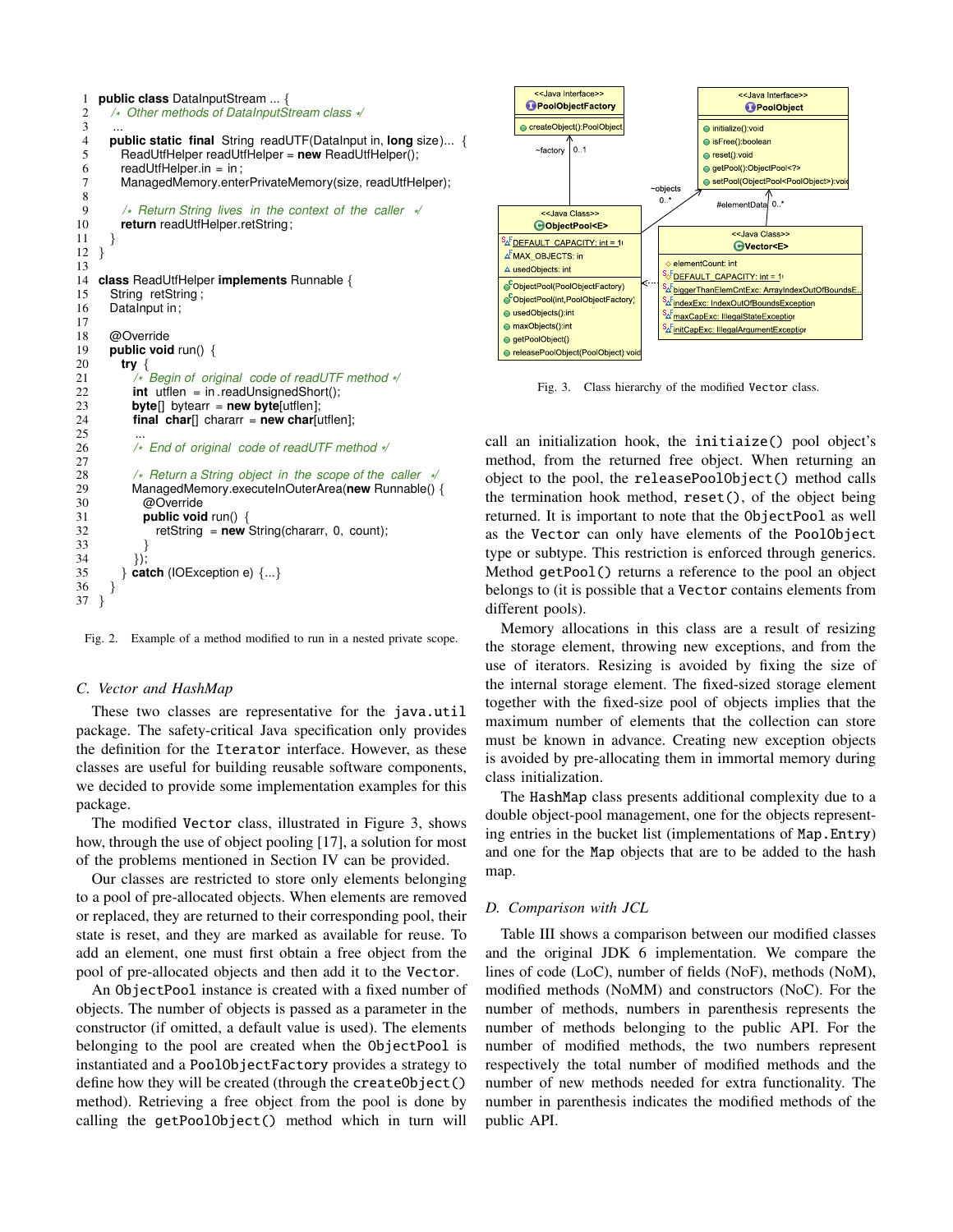#### TABLE III

COMPARISON OF THE IMPLEMENTED CLASSES WITH JDK'S IMPLEMENTATION. LOC = LINES OF CODE, NOF = NUMBER OF FIELDS,  $NOM = N$  UMBER OF METHODS,  $NOMM = N$  UMBER OF MODIFIED METHODS, AND  $NOC = N$  UMBER OF CONSTRUCTORS. NUMBER OF PUBLIC METHODS IS IN PARENTHESIS. FOR THE NOMM IN THE IMPLEMENTED CLASSES, THE NUMBERS REPRESENT MODIFIED METHODS AND ADDITIONAL METHODS RESPECTIVELY.

| <b>Class Name</b>                                   | <b>JDK 1.6</b> |          |            | <b>Implemented Classes</b> |     |            |            |          |                  |
|-----------------------------------------------------|----------------|----------|------------|----------------------------|-----|------------|------------|----------|------------------|
|                                                     | LoC            | NoF      | <b>NoM</b> | NoC <sup>1</sup>           | LoC | <b>NoF</b> | <b>NoM</b> | NoMM     | NoC <sup>1</sup> |
| java.lang.AbstractStringBuilder                     | 447            | 2        | 52 (50)    | 2                          | 237 | 6          | 29(26)     | 11(11)/0 | $\overline{2}$   |
| java.lang.StringBuilder                             | 189            | 1        | 38 (35)    | 4                          | 119 | 1          | 19(18)     | 1(0)/0   | 4                |
| java.io.DataInputStream                             | 212            | 4        | 18 (18)    | 1                          | 108 | 5          | 17(17)     | 1(1)/0   |                  |
| java.io.DataInputStream\$ReadUtfHelper <sup>2</sup> |                |          |            |                            | 77  | 2          |            | 0/1      |                  |
| java.io.DataInputStream\$1 <sup>3</sup>             |                |          |            |                            | 6   | $\Omega$   |            | 0/1      | $\theta$         |
| java.util.Vector                                    | 322            | 4        | 48 (45)    | 4                          | 228 |            | 36(35)     | 16(15)/1 | $\overline{2}$   |
| java.util.Vector\$1 <sup>4</sup>                    | 14             | 1        |            | $\Omega$                   | 14  | 1          | 2          | 0/0      | $\theta$         |
| java.util.Vector\$Itr                               | 33             | 3        | 4          | $\Omega$                   | 33  | 3          | 4          | 0/0      | $\Omega$         |
| java.util.Vector\$ListItr                           | 43             | $\Omega$ | 6          | 1                          | 43  | $\Omega$   | 6          | 0/0      |                  |
| java.util.HashMap                                   | 356            | 10       | 36(13)     | 4                          | 269 | 22         | 24(11)     | 11(5)/1  | $\overline{c}$   |
| java.util.HashMap\$Entry                            | 48             | 4        | 8          | 1                          | 57  | 5          | 9          | 0/1      |                  |
| java.util.HashMap\$EntryIterator                    | 5              | $\Omega$ |            | $\Omega$                   | 5   | $\Omega$   |            | 0/0      | $\Omega$         |
| java.util.HashMap\$EntrySet                         | 21             | $\Omega$ |            | $\theta$                   | 24  | $\Omega$   |            | 1/0      | $\Omega$         |
| java.util.HashMap\$HashIterator                     | 41             | 4        | 3          |                            | 43  | 4          |            | 0/1      |                  |
| java.util.HashMap\$KeyIterator                      | 5              | 0        |            | 0                          | 5   | $\Omega$   |            | 0/0      | $\Omega$         |
| java.util.HashMap\$KeySet                           | 17             | $\Omega$ |            | $\mathbf{0}$               | 27  | $\Omega$   |            | 1/0      | $\theta$         |
| java.util.HashMap\$ValueIterator                    | 5              | $\Omega$ |            | $\Omega$                   | 5   | $\Omega$   |            | 0/0      | $\theta$         |
| java.util.HashMap\$Values                           | 14             | $\Omega$ |            | $\theta$                   | 14  | $\Omega$   | 4          | 0/0      | $\Omega$         |

<sup>1</sup> Zero means only the default implicit constructor. <sup>2</sup> Not in JDK6, encapsulates SCJ functionality.<sup>3</sup> Not in JDK6. Anonymous **Runnable** class. <sup>4</sup> Anonymous **Enumeration** class.

 $3$  Not in JDK6. Anonymous Runnable class.

None of the original interfaces implemented by the modified classes were changed to keep compatibility as close to standard Java applications as possible. However, a number of interfaces implemented by the original JDK 6 classes are not allowed by SCJ. For example, the Cloneable interface is not allowed because of its weak definition. Therefore, the clone() method will throw a CloneNotSupportedException. The Serializable interface is left as part of the implemented classes for compatibility with standard Java, but its inclusion or exclusion has no effects on a SCJ application.

Some of the constructors had to be eliminated due to their underlying algorithm. For example, the Vector(Collection<? extends E> c) is omitted as the size of the final array element created cannot be guaranteed. This is because the constructor relies on the size of the Collection parameter, which can be modified while the constructor is still executing. As a result of modifying the collection, array objects of varying size can be created and it is not known which one will be returned to be used as the storage element for the Vector. Therefore, methods operating on collections are committed. Constructors that require parameters for resizing, and methods for resizing and ensuring capacity are also omitted. Similar restrictions for constructors and resizing methods applies for HashMap.

The reduction in the number of methods and lines of code is a consequence of: (1) the elimination of methods that are no longer needed (e.g., resizing methods) and (2) the reduced number of methods allowed by the SCJ profile. The increase in the number of fields in the implemented classes is because pre-allocated exceptions are included as class variables.

## *E. Testing*

To check that the implemented classes are functionally correct, a set of test cases were developed using the standard JUnit Java framework. The test cases allow checking of the majority of methods, except for those that involve parts of the SCJ API. For methods including parts of the SCJ API, the Java processor JOP [22] was used. JOP provides an implementation of Level 0 and Level 1 of the safety-critical Java profile [24].

To test that there are no reference assignment errors, we used the private memory analyzer tool described in [6] together with the reference assignment check facility of JOP. Memory consumption is checked by measuring the amount of memory used by the different methods in the libraries. Memory measurements are only carried out on methods that have memory allocations identified by the analysis in Section V-A. Our synthetic test-bench for this part of the testing is a SCJ application with shared data structures in mission memory that are accessed from a set of PeriodicEventHandlers (PEH).

As a final step, two additional, more complex applications were tested. First, the new java.util collection classes were used as drop-in replacements for the shared data structures in the parallel miniCDj benchmark [25]. The miniCDj benchmark is a SCJ version of the benchmark described in [16]. miniCDj implements an air traffic controller simulator that generates artificial radar frames containing airplane positions. The frames are processed to detect possible collisions. For the parallel version, one PEH generates the radar frames and a selectable number of AperiodicEventHandlers process them.

The second test uses a SCJ version of a watchdog application running on top of the Cubesat space protocol (CSP) [1].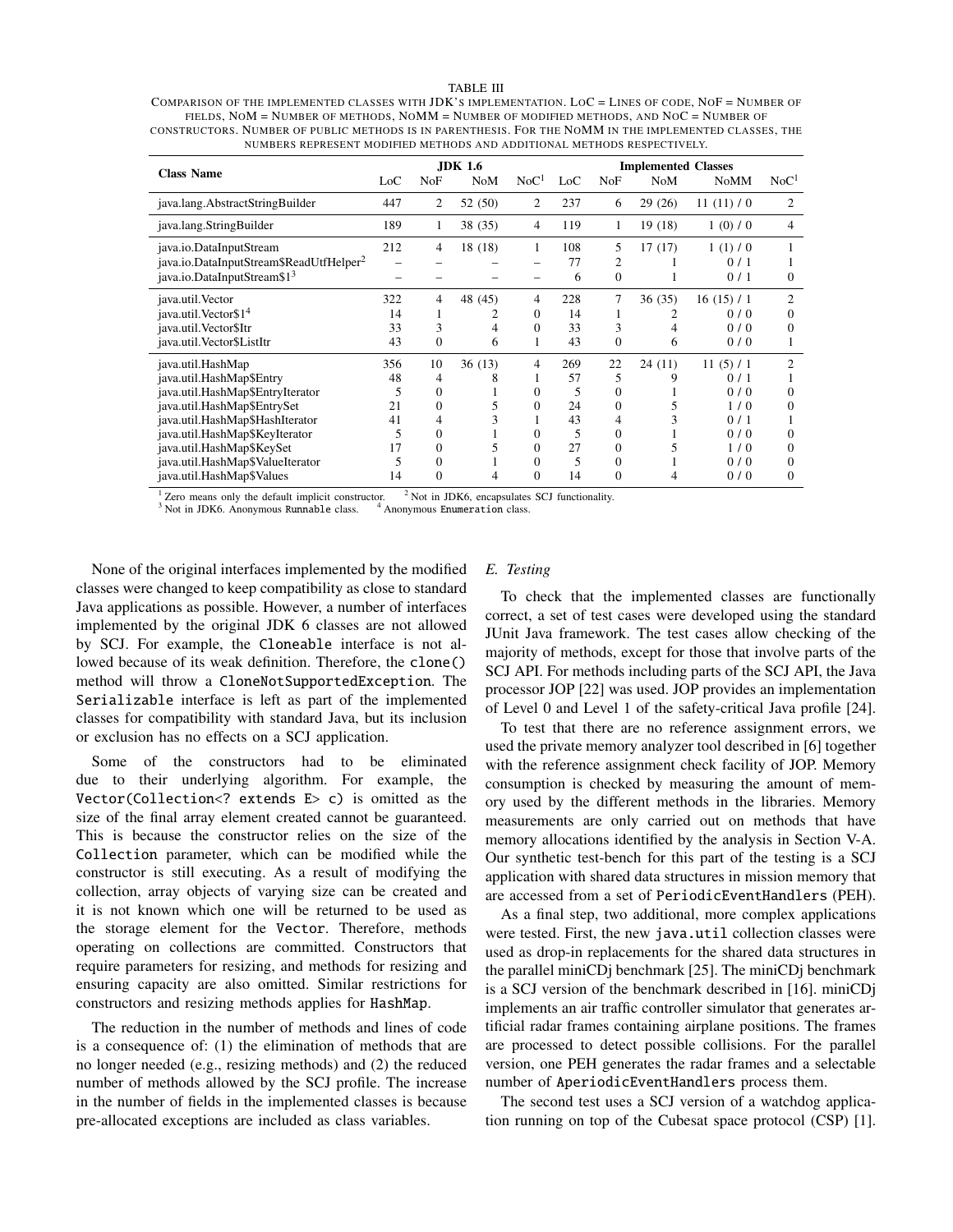CSP is a network-layer protocol designed at Aalborg University that is used by small space-research satellites called Cubesats. The watchdog application has one PEH that sends packets to a set of nodes and one PEH functions as a router. An interrupt service routine adds incoming packets into the router's queue. For our experiments, one of the CSP nodes was an on-board satellite computer used in commercial Cubesats. The application has three main data structures that handle packets, connections and sockets. We replaced the data structure used to handle packets with our Vector implementation. Functionality was not affected nor were any scope-related issues introduced. An interesting result was a reduction of almost 7% of the use in immortal memory; in the original implementation, the router PEH needs additional packet-managing structures.

#### VII. DISCUSSION

# *A. Loop Bounds for Library Code*

To automatically find loop bounds with our WCET tool, some loop exit conditions had to be changed. For example, a loop like: for  $(Entry e = tab[i]; e != null; e$ = e.next) was modified as:

```
Entry e = tab[i];for (int i = 0; i < entries.length; i++){
 if(e == null) break;...
 e = e.next; }
```
The worst-case iteration count, i.e. entries.length, can be propagated in the data flow analysis. The break statement avoids iterations being performed when they are not necessary.

A different approach that can be adopted is the use of standard Java annotations to pass symbolic information about loop bounds, as proposed in [12], where loops can be bounded with annotations of the form:

@LoopBound(max=elementCount) for (int  $i = 0$ ;  $i <$  elementCount;  $i++)$ {...}

where the maximum number of iterations (*elementCount* in the example code above) is obtained from an annotation attached to the declaration of the class instance implementing the method with the loop. However, such non-standard annotations require the use of a modified Java compiler.

Annotations for loop bounds in String and StringBuilder objects are more difficult to handle in the same way. These objects can be created explicitly (with the new keyword) or when calling the toString() method, when declaring constant strings, as a result of concatenation with the "+" operator, etc. In these cases there is no easy way to propagate information about the internal character array size to the internal methods containing loops.

## *B. Programming Idioms and Patterns for WCET Analysis*

Another issue found when performing WCET analysis of library code was the use of overridden implementations of Object.equals(). The problem here is that the call graph

generated during the analysis contains cycles, and the WCA tool is not able to handle this type of recursion. Cycles in the call graph were observed in classes that use the java.util.Map.Entry inner class. Testing for equality between two entries requires testing for equality between the pair of key-value mappings contained in the entry. The key and value objects will call their own implementation of the equals() method. One possible solution could be to restrict the types of objects that can be stored as key-value mappings, and to implement a different form of equality that avoids the use of an overridden form of Object.equals. This is, however, too restrictive on the types of key-value objects that can be used in a map.

The delegation pattern also generates cycles in the call graphs. For example, the methods of the AbstractList.Sublist inner class make calls to the "real" implementation of a List passed as argument to the constructor. To avoid cycles, the annotation system proposed in [14] can be used to tighten the number of possible receiver types of a method invocation.

#### *C. Application Developer Considerations*

Many of the problems outlined in Section IV can be solved by modifications of the Java class libraries source code. Such modifications can minimize, but cannot completely eliminate, the occurrence of scoped memory protocol errors in a complete application. For example, it is the responsibility of the application developer to use caller allocated results or arguments to methods correctly, so as to avoid illegal assignments. We presented patterns for SCJ memory usage in [20]. Furthermore, a typing system based on annotations, such as the one described in [19], can be useful in this case. This typing system adds extra information about the scope of the different elements of an application, which can later be retrieved to perform static analysis. In addition, which restrictions exist for passed arguments and returned results should be considered when overriding library method implementations.

## *D. Certification Issues in Library Code*

As a final remark, it is important to note that the use of reusable components and libraries for the development of safety-critical systems presents additional challenges, e.g., unused code from a library introduces code that is not traceable to requirements (dead and/or deactivated code). Certification standards, such as DO-178C [21], expect that code not associated to requirements is either eliminated or that requirements for the code are developed [11], [10]. Therefore, the benefits of re-usability should overcome the increased certification effort and associated costs.

Another type of issue is the encapsulation of data, as this complicates robustness testing [11], i.e., "the degree to which a system or component can function correctly in the presence of invalid inputs or stressful environmental conditions" [15]. Robustness tests will not be able to access library-private data.